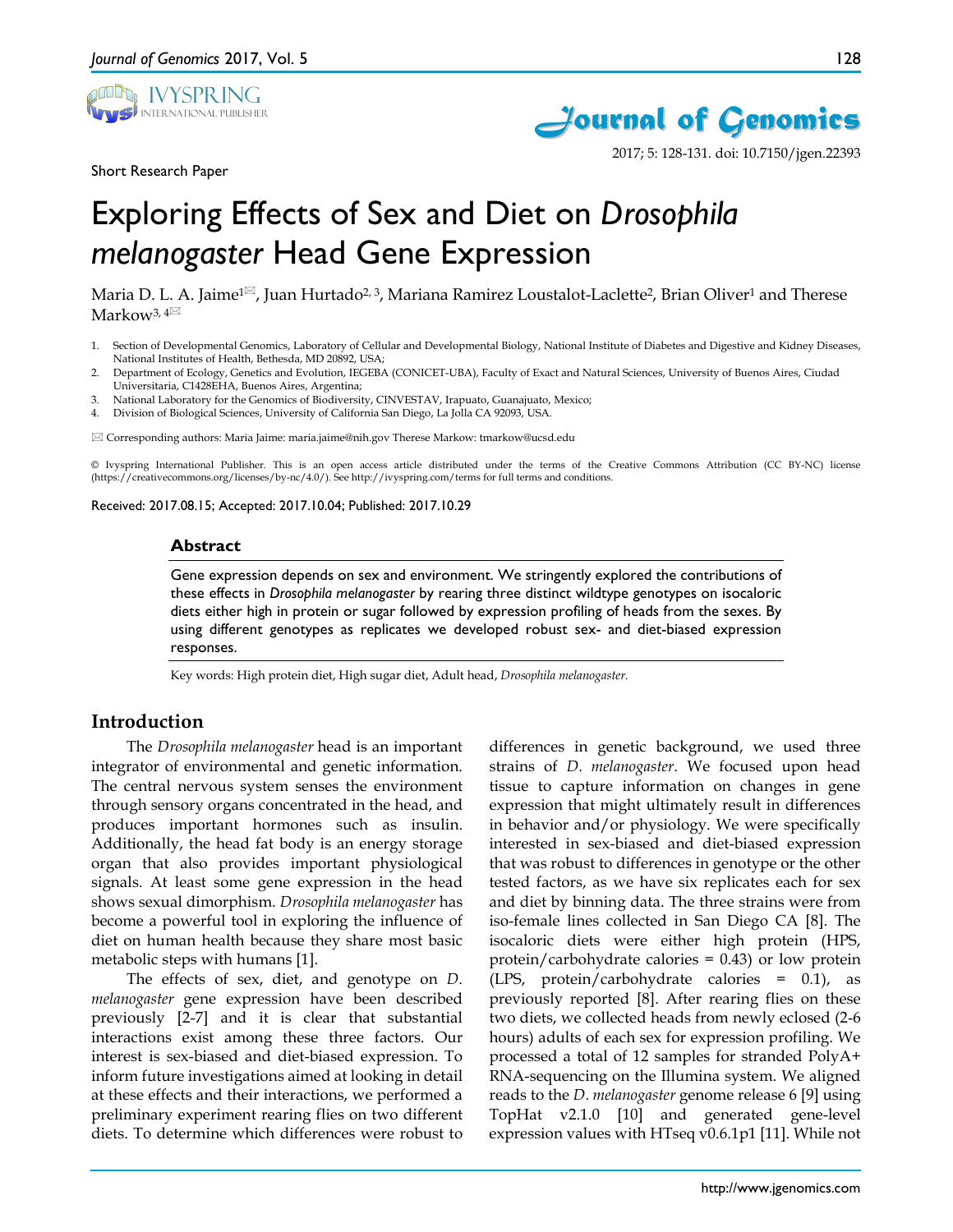sufficiently replicated for drawing strong conclusions on the individual samples and the interactions among the three factors, the range of samples provides a preliminary view of their relative importance. All experimental details and data are available at the Gene Expression Omnibus under accession GSE82245.

We first compared the gene expression profiles by Euclidean distance clustering (Figure 1a). The expression profile similarities separated first, and most dramatically by strain, followed by sex and then diet. This is in agreement with previous work showing that diet contributes less to expression variance than genotype [12]. However, given the high impact of sex on gene expression in many experiments [7], it was somewhat surprising that genotype contributed more than sex. Principal

component analysis resulted in a similar pattern of separation by genotype, followed by sex (not shown). We also generated volcano plots to show the significant differences in gene expression due to sex and diet (Figure 1b, c). For this analysis, we used the sexed flies and the two different diets to compare six replicates of each. Given the genotype differences, this is an especially stringent selection of genes that show a similar expression behavior across strains. We observed 409 genes with sex-biased expression and 27 genes with diet-biased expression (FDR  $p<0.05$ ) in heads (Table S1). Gene Ontology (GO) term analysis was not informative, other than enrichment for reproductive function for the genes with sex-biased expression (not shown).



Figure 1. Head expression profiles from different genotypes, sexes, and diets. A) Heat map and dendrogram of sample similarity. Euclidean distance is the square root of the sum of the squared differences in expression (in log2 normalized read counts) of each gene between sample pairs. B) Volcano plot of genes with sex biased expression (log2 ( $\bar{X}$  male/  $\bar{X}$  female)). C) Volcano plots of diet-biased expression (log2 ( $\bar{X}$  HPS/ $\bar{X}$  LPS)). B & C) The key (lower right) indicates genes with: significantly different expression at a corrected  $p < 0.05$  (FDR, red), significantly different with a magnitude (absolute value) > 2-fold (green), or neither (black). The number of genes differentially expressed in each comparison (n) is shown (upper left) in each panel.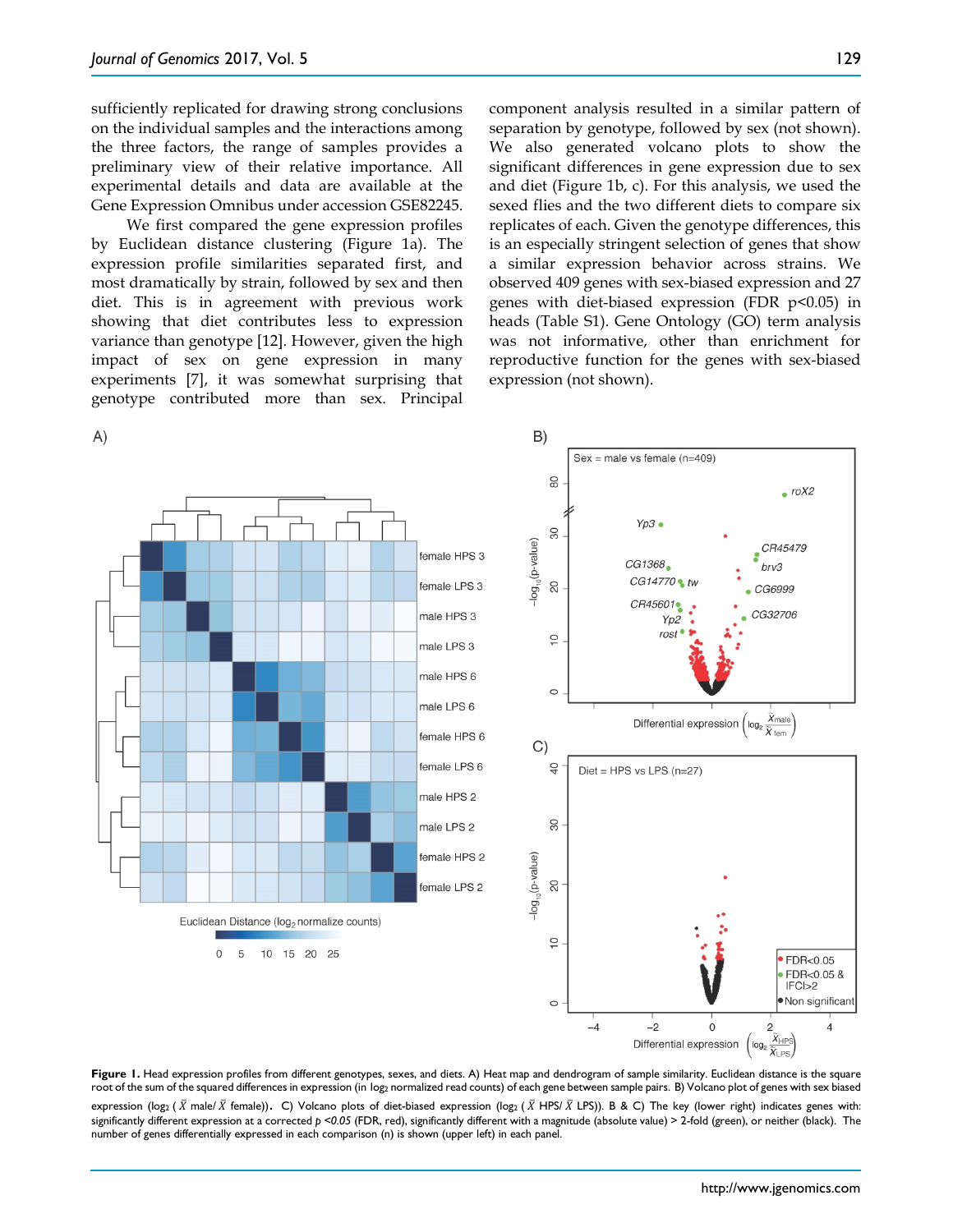We also browsed the sex-biased and diet-biased gene lists, which confirmed much of what we have come to expect from sex-biased expression patterns in heads, and suggested some interesting new biology. For example, genes with sex-biased expression included many of the usual suspects, such as the *RNA on X* genes (*RoX1* and *RoX2*) that are required for male X chromosome dosage compensation [13] and show male-biased expression, and the *Yolk protein* genes (*Yp1*, *Yp2*, and *Yp3*) that are required for energy storage in developing eggs [14] and show female-biased expression. There were many relatively unstudied genes with sex-biased expression, including non-coding RNAs that would have been missed from non-stranded RNA-seq datasets. For example, *CR45479* showed male-biased expression and is antisense to a cytochrome P450 encoding gene, *Cyp4d14* [15], which also showed male-biased expression. Similarly, *CR45601,* which showed female-biased expression is antisense to *Yp1*. Diet-biased expression was less dramatic, but did include transcription factors such as *kahuli* and predicted sugar transporters (*CG8654*). Some of the diet-biased expression patterns suggested that there may be an effect of diet on neural function. For example, the *CG14446* (*detonator*) gene is required for pain perception [16] and shows LPS-biased expression. Given the importance of the structures and processes in the *Drosophila* head, an influence of pre-adult diet on adult behavior would not be surprising. Collectively, these data provide a resource of sex-biased and diet-biased expression that is robust to dramatic differences in expression profiles due to genotype in the three strains. They further suggest that a more expansive dataset with greater biological replication will uncover diet-biased expression and interactions between diet and sex and genotype.

# **Methods**

A table describing used reagents and resources is provided in Supplementary Table S2. Information included: chemical and biological reagents, commercial kits, fly genotypes, GEO submission of data, and software. The identifier of the resource and provider.

## **Drosophila Lines and Culture Conditions**

We utilize three *D. melanogaster* isofemales lines collected near University of California San Diego in September of 2010, referred as SD2, SD3 and SD6 [17]. Parental lines were reared on standard banana food at 25 oC using a 12 hr light/dark cycle. Mated parents oviposited for 24 hr on 0.5% agar and a sprinkle of yeast.

Larvae were grown on two different diets [8]. Briefly, the diets were composed of sucrose, active dry yeast, yellow cornmeal and agar. Ingredients were mixed and boiled and an antifungal composed of methyl paraben dissolved in ethanol was added once the food was cooled to 55  $\degree$ C. Immediately after preparation, the food was pipetted in 10-mL aliquots to 8-dram vials. First instar larvae (n=40) were collected and allowed to develop at  $25 \text{ °C}$  and using a 12 hr light/dark cycle on two different diet.

# **RNA-seq**

We collected 12 samples (2 diets  $x$  2 sexes  $x$  3 lines). Emerging flies, 2-6 hr post-eclosion, were separated by sex. Each sample had 70-80 heads per sex per treatment. Heads were dissected in RNAlater (Qiagen, Valencia, CA), pooled and stored at -20 ºC until RNA extraction. Total RNA was extracted using Direct-zol RNA MiniPreps (Zymo, Irvine, CA) following the manufacturer's protocol.

For RNA-seq library preparation we used 100 ng of total RNA following the Truseq PolyA+ stranded mRNA kit (Illumina, San Diego, CA), as described in the manufacturer's protocol, except that we halved reaction volumns. External RNA Control Consortium (ERCC) spike-ins transcribed from a certified plasmid collection (SRM2374) were added to the Fragment-Prime-Finish Mix during the mRNA fragmentation step. We used the previously described RNAs from Pool 78A for all females feed with LPS and HPS and males of strain 6 feed with both diets and 78B for males of strain 2 and 3 feed with HPS (20pg /sample) [18]. Libraries were multiplexed using 12 differently barcoded adapters from TruSeq (Illumina, San Diego, CA). Libraries were quantified with Quant-iT PicoGreen (Life Technologies, Carlsbad, CA), and pooled for multiplexed sequencing. We sequenced in an Illumina HiSeq2500, to produce single-end, 75 bp reads (Illumina, San Diego, CA.).

Base calling was performed using CASAVA v1.8.2 (Illumina, San Diego, CA). BCL files were converted to FASTQ and demultiplexed using bcl2fastq v1.8 (Illumina, San Diego, CA). *D. melanogaster* reads were mapped to the major chromosome arms (chr2L, chr2R, chr3L, chr3R, chr4, chrX, chrY, and chrM) of the Drosophila genome assembly release 6 plus ISO1 MT and ERCC sequences using TopHat v2.1.0 [10] with default options except for the following: Libraries were stranded so mapping was done with --library-type fr-firststrand, and we provided a GTF with known set of gene models (FlyBase r6.09 and ERCC) using the -G option. The ERCC reference was based on the DNA